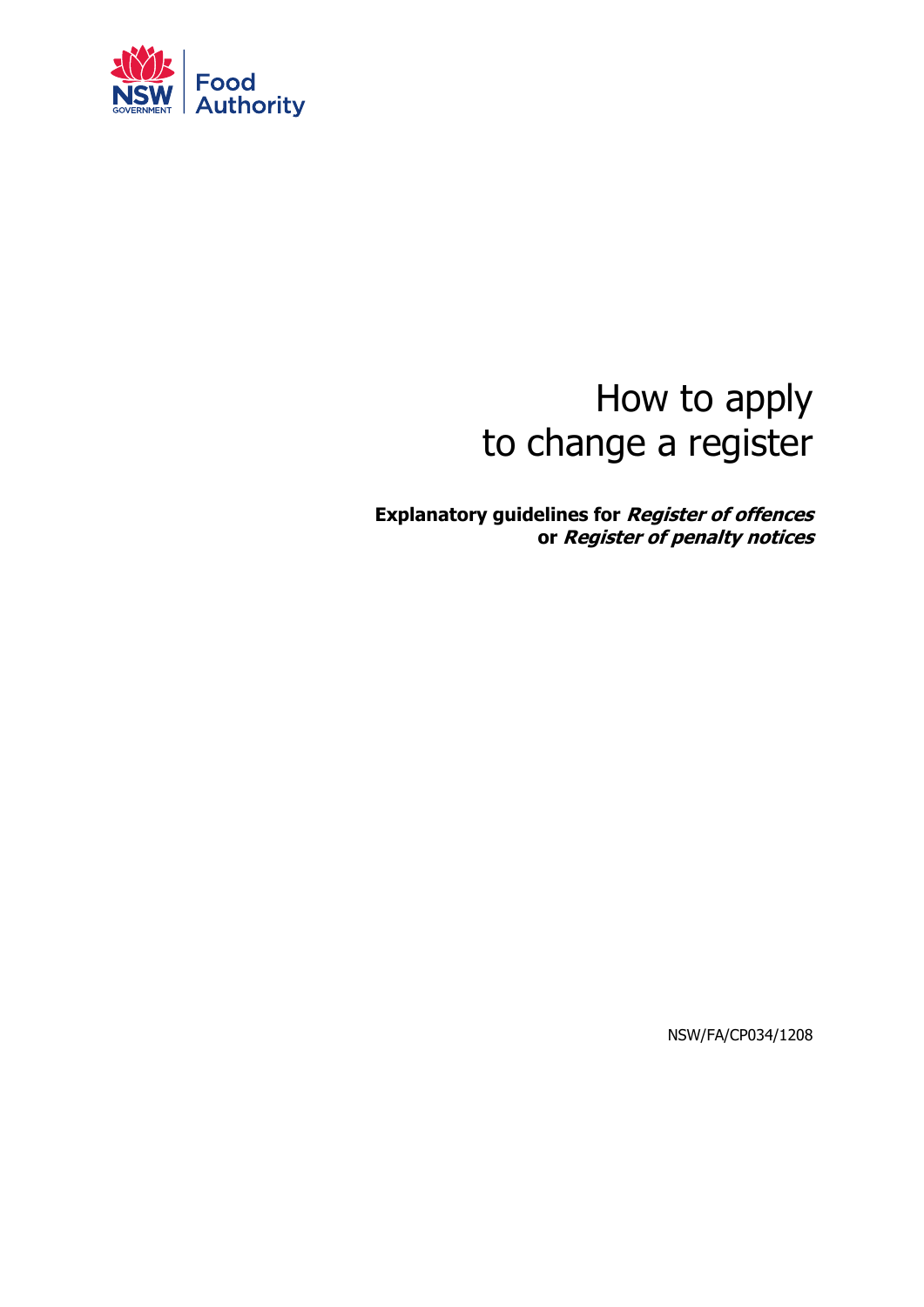

# **Contents**

| What will the Authority do with the application form and criteria for waiving the fee?7 |
|-----------------------------------------------------------------------------------------|
|                                                                                         |
|                                                                                         |
|                                                                                         |
|                                                                                         |
|                                                                                         |
|                                                                                         |
|                                                                                         |
|                                                                                         |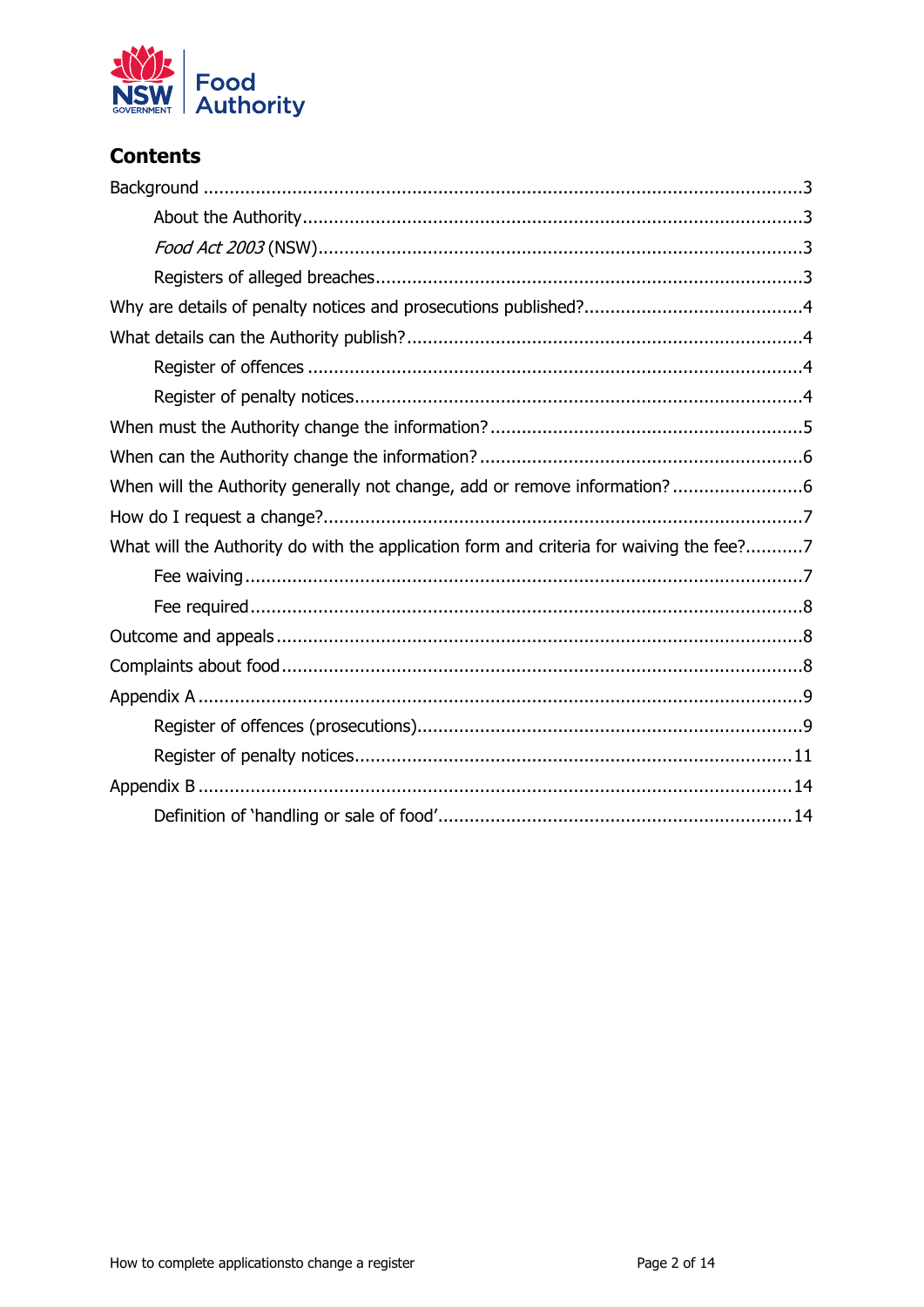

# <span id="page-2-0"></span>**Background**

This guide explains how to apply for a change to be made to information published in the Register of offences (prosecutions) or the Register of penalty notices. Applications can be made under s133F of the Food Act 2003 (NSW).

## <span id="page-2-1"></span>**About the Authority**

The NSW Food Authority is the government organisation responsible for ensuring NSW food is safe and correctly labelled. It works with industry, consumers, and other government organisations to minimise food poisoning by regulating and providing information about the safe production, storage, transport, promotion and preparation of food.

## <span id="page-2-2"></span>**Food Act 2003 (NSW)**

The Authority administers the Food Act 2003 (NSW). The objects of the Act set out in section 3 include to:

- (a) ensure food for sale is both safe and suitable for human consumption
- (b) prevent misleading conduct in connection with the sale of food
- (c) provide for the application of the Food Standards Code in NSW

Enforcement of the Act is essential for the effective management of food safety risks and the prevention of misleading conduct in connection with the sale of food. Accordingly, the Authority is committed to ensuring there is a high level of compliance with the Act and regulations.

The Authority's *Compliance and enforcement policy* (on the website) details how the Authority facilitates the regulatory goals of the Act in a manner that is:

- authorised by law,
- procedurally fair,
- consistent,
- proportionate,
- accountable, and
- transparent.

#### <span id="page-2-3"></span>**Registers of alleged breaches**

The Authority began web publication of its **successful prosecutions** under the Act on 1 July 2007. In addition, qualifying prosecutions by councils were also published.

Following amendments to the Act in 2008, the Authority started publishing details of **penalty notices.**

The Act creates two registers or lists to contain these details:

- the Register of offences contains successful prosecutions, and
- the *Register of penalty notices*.

Among other things, the Act sets out what may be published, the period of publication and various processes to be followed relating to the registers.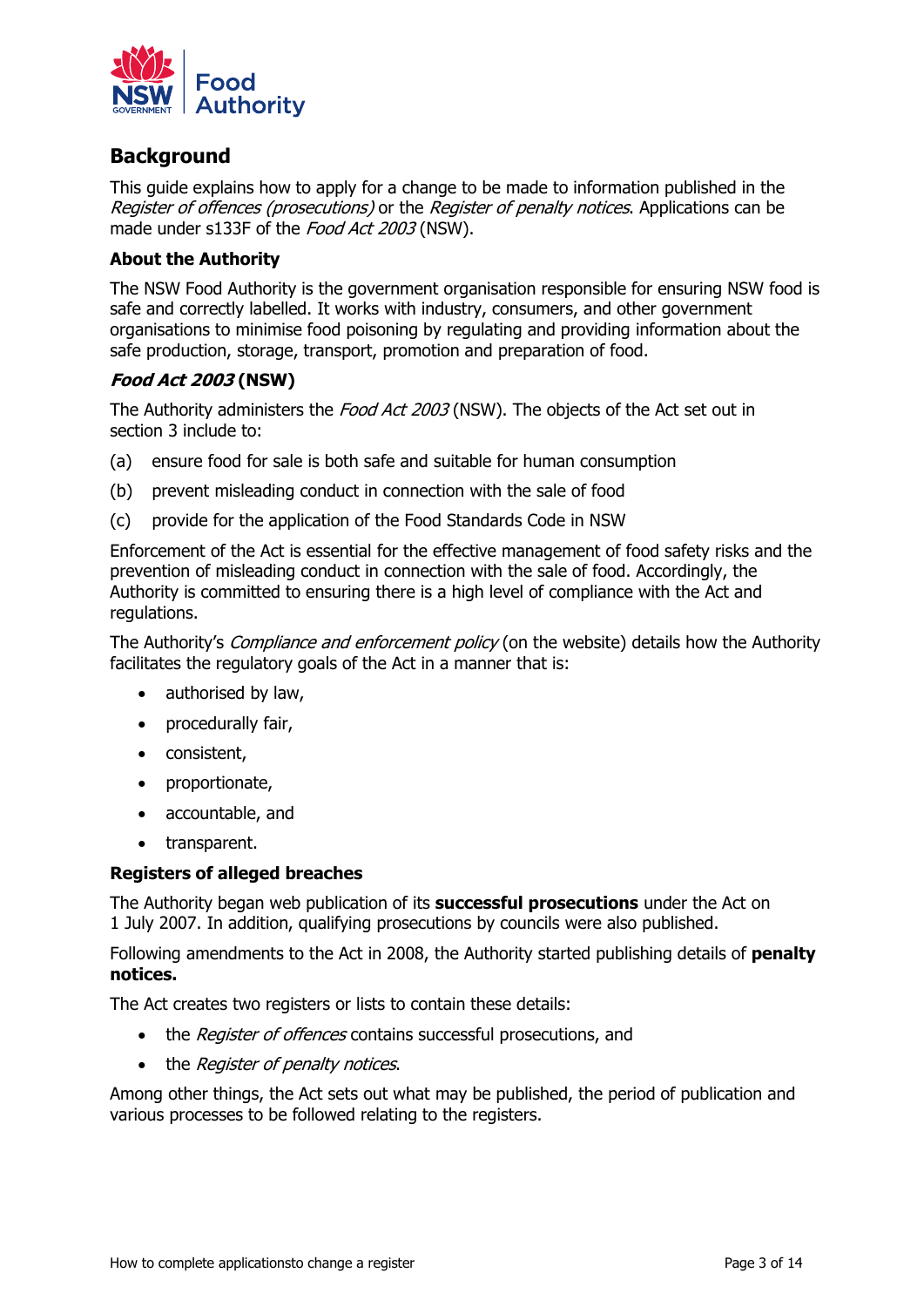

# <span id="page-3-0"></span>**Why are details of penalty notices and prosecutions published?**

Consistent with the Authority's *Compliance and enforcement policy*, authorised officers of the Authority and local councils may serve a penalty notice or commence a prosecution on a person if the officer believes the person has committed an offence(s) under the Act or the regulations.

The Act permits the Authority to publish particular details on its website about any penalty notice issued if the alleged offence relates to the handling or sale of food. The Authority may also publish certain details on its website about a person convicted of an offence, if the offence relates to the handling or sale of food.

Publishing the lists gives consumers more information to make decisions about where they eat or buy food.

For further information on the Authority's policies and procedures for publication please see: http://www.foodauthority.nsw.gov.au/ Documents/corporate/publication criteria penalty noti [ces.pdf](http://www.foodauthority.nsw.gov.au/_Documents/corporate/publication_criteria_penalty_notices.pdf)

# <span id="page-3-1"></span>**What details can the Authority publish?**

#### <span id="page-3-2"></span>**Register of offences**

Under section 133 of the Act, the Authority may keep a register of information on its website (and any other approved means) about offences under the Act or the regulations relating to the handling or sale of food (the Register of offences (prosecutions)). The register may contain any of the following information in relation to a person who has been convicted by a court of an offence under the Act or the regulations relating to the handling or sale of food, or whose employee or agent has been convicted of such an offence:

- (a) the name of the person,
- (b) the name and address of the place of business at which the offence was committed, including the local government area in which it is located,
- (c) the name and address of the usual place of business of the person,
- (d) the trade name under which the person trades,
- (e) if the person is a company, the name of the chief executive officer and any director of the company,
- (f) a description of the nature and circumstances of the offence, the decision of the court, the penalty imposed and any forfeiture incurred,
- (g) the enforcement agency or other body under the direction of which, or on behalf of whom, the relevant prosecution was conducted, and
- (h) such other information of a general nature in relation to matters connected with food safety or other interests of consumers as the Authority thinks necessary.

#### <span id="page-3-3"></span>**Register of penalty notices**

The Act allows the Authority to keep a register of information on its website (and any other approved means) about penalty notices issued for alleged offences under the Act or the regulations relating to the handling or sale of food (the *Register of penalty notices*). The register may contain any of the following information:

(a) the name of any person served with a penalty notice for an alleged offence under the Act or the regulations relating to the handling or sale of food,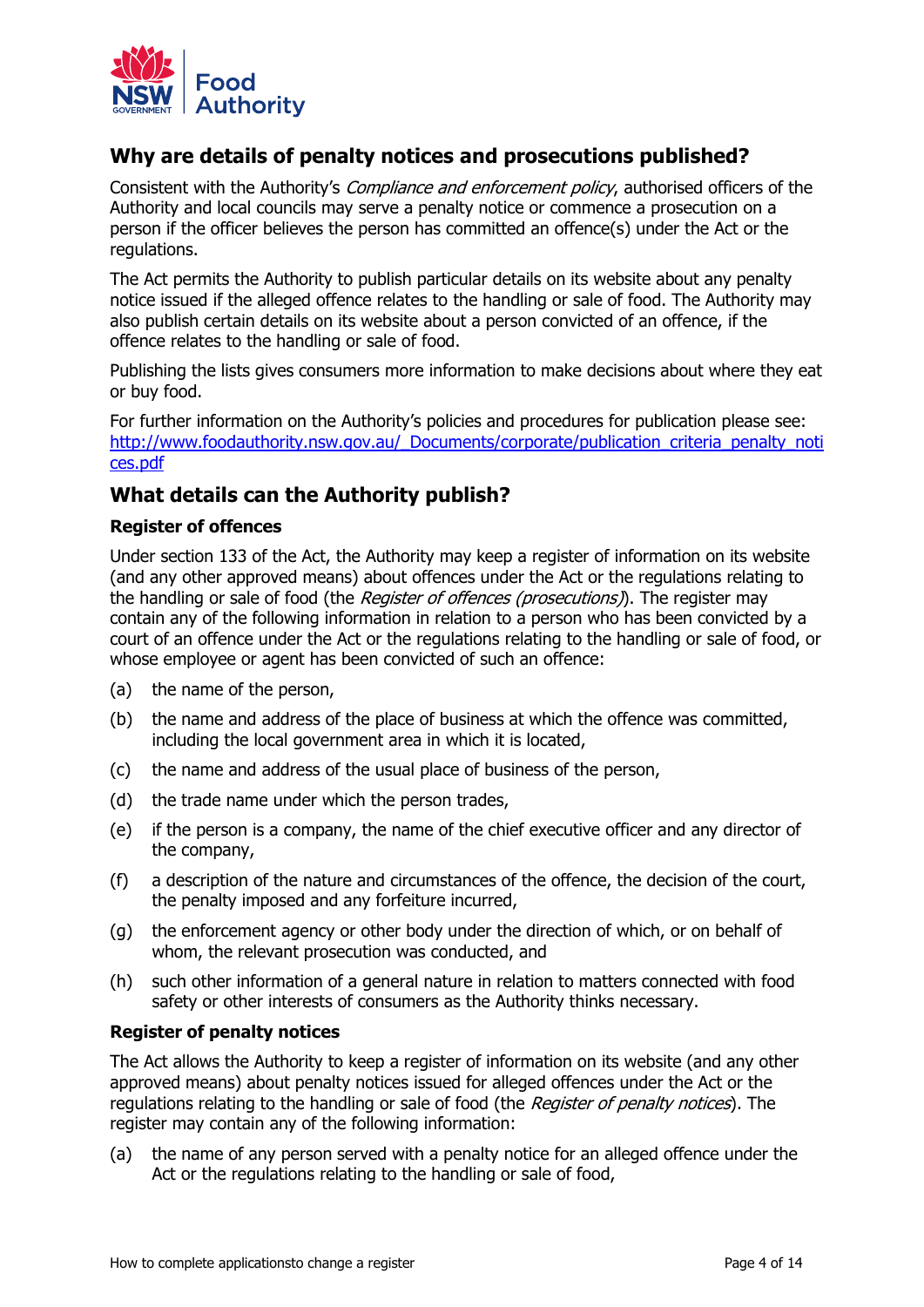

- (b) the name and address of the place of business at which the offence is alleged to have been committed, including the local government area in which it is located,
- (c) the name and address of the usual place of business of the person,
- (d) the trade name under which the person trades,
- (e) if the person is a company, the name of the chief executive officer and any director of the company,
- (f) a description of the nature and circumstances of the alleged offence, including the short title of the offence,
- (g) the date, time and place of the alleged offence,
- (h) the penalty notice infringement number,
- (i) the amount payable under the penalty notice,
- (j) the date the penalty notice was served,
- (k) the enforcement agency or other body under the direction of which, or on behalf of whom, the penalty notice was served,
- (l) the status of the penalty notice (that is, particulars of whether the penalty notice has been fully or partly paid, whether a penalty notice enforcement order under Part 3 of the Fines Act 1996 (NSW) has been issued in respect of the penalty notice or whether the penalty notice is unresolved), and
- (m) such other information of a general nature in relation to matters connected with food safety or other interests of consumers in food as the Authority thinks necessary.

# <span id="page-4-0"></span>**When must the Authority change the information?**

The Authority must change the information in the registers on its website in the following circumstances:

- (1) it must correct any error in the information as soon as practicable after it becomes aware of the error,
- (2) it must remove information about a conviction for an offence from the register of offences as soon as practicable after it has become aware that:
	- (a) the conviction has been quashed or annulled,
	- (b) an appeal has been made against the conviction<sup>1</sup>, or
	- (c) a period of two (2) years has elapsed since the end of the period during which an appeal could have been made against the conviction, or if an appeal was made against the conviction, the date on which a final order was made affirming the conviction, and
- (3) it must remove information about a penalty notice from the *Register of penalty notices* as soon as practicable after it has become aware that:
	- (a) the penalty notice was not properly served,
	- (b) the person on whom the notice was served has elected to have the matter dealt with by a court,

j

 $<sup>1</sup>$  The Authority may restore information to the Register of offences, which was removed because an appeal had</sup> been made against the conviction, if the Authority is satisfied that the appeal was unsuccessful.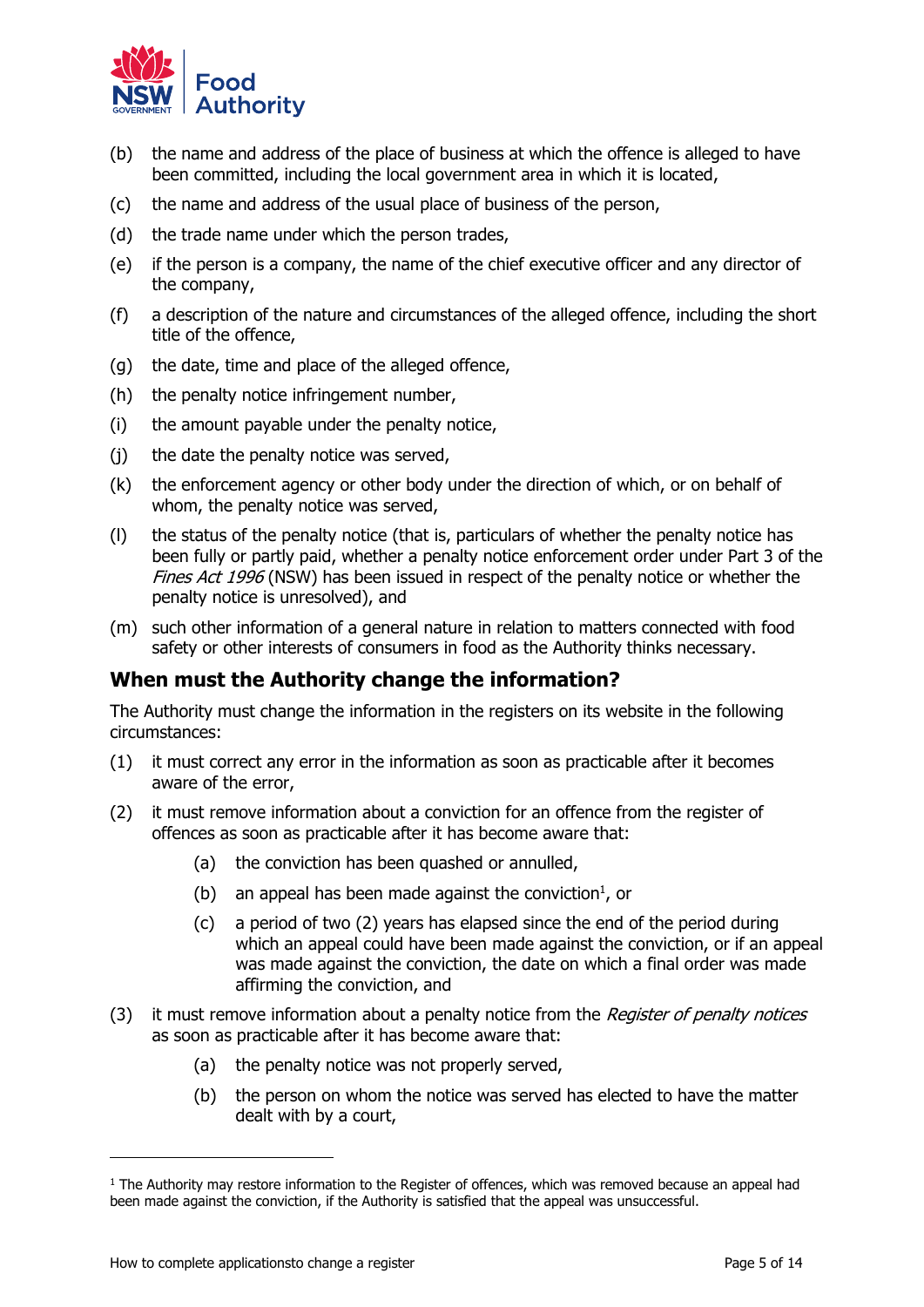

- (c) a decision has been made by the body, by or on behalf of whom the penalty notice was issued, not to enforce the penalty notice,
- (d) a penalty reminder notice or penalty notice enforcement order in respect of the penalty notice has been withdrawn under the Fines Act 1996 (unless the enforcement action authorised by the enforcement order is authorised by another penalty notice enforcement order),
- (e) a penalty notice enforcement order in respect of the penalty notice has been annulled under the *Fines Act 1996* and the matter has been referred to a court, or
- (f) a period of twelve (12) months has elapsed since the date on which the Authority was first authorised to publish information about the penalty notice on the register.

## <span id="page-5-0"></span>**When can the Authority change the information?**

The Authority can, but is not required to, change the information in the registers on its website in the following circumstances:

- (1) it may correct an omission from information in a register,
- (2) it may remove information about a conviction for an offence from the Register of offences if it is appropriate in the circumstances,
- (3) it may remove information about a penalty notice from the Register of penalty notices if it is satisfied it is appropriate in the circumstances, and
- (4) it may add information to a register for the purpose of indicating that a business named in a register has been sold or otherwise disposed of after the date on which the offence is committed or a penalty notice served.

# <span id="page-5-1"></span>**When will the Authority generally not change, add or remove information?**

Where the Authority is authorised, but not required, to make a change to the information in the registers on its website, having regard to the scope and purpose of the Act, it will generally **not** be appropriate to make a change in the following circumstances:

- (1) you have since rectified the issue that led to the offence or alleged offence,
- (2) the publication of the details of the offence or alleged offence have adversely impacted upon your reputation,
- (3) the publication has caused you financial hardship or other adverse impacts,
- (4) you were experiencing financial hardship at the time of the offence or alleged offence,
- (5) you were not aware the details of the penalty notice or prosecution would be published on the website at the time of the offence or alleged offence, payment of the fine or entering of a plea in court, or
- (6) you or the food handler has not received a penalty notice before and is seeking leniency for good character.

The Authority will, however, consider the circumstances of each case on its own merits.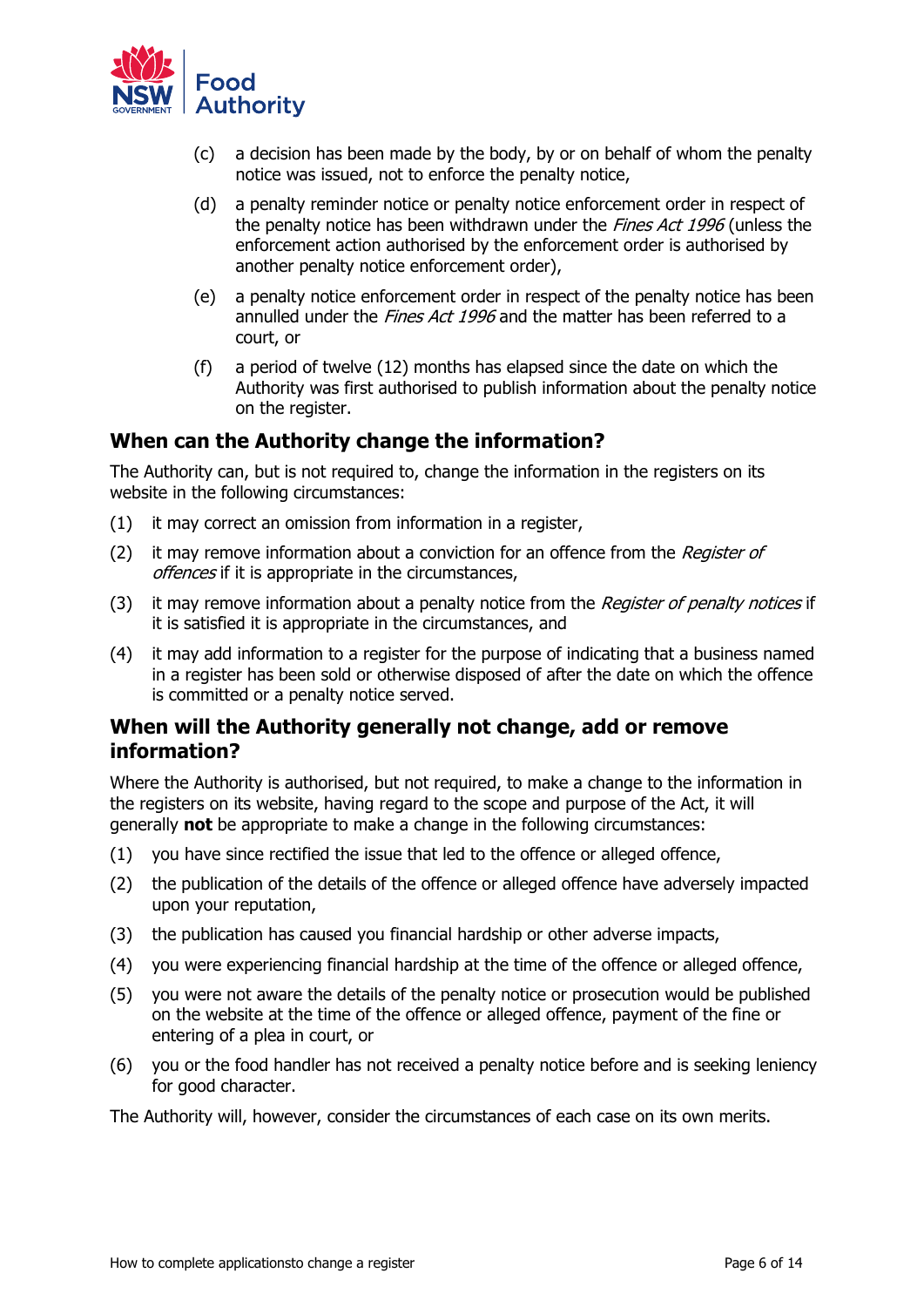

# <span id="page-6-0"></span>**How do I request a change?**

The Authority is authorised or required to change the information in the registers on its own volition or following an application under s133F of the Act.

To make an application to the Authority to change information in the registers you must:

- (1) determine if you are an 'interested person' and so entitled to apply to the Authority for a change to a register. To be an 'interested person', you must:
	- (a) be the person to whom the information on the register relates, or
	- (b) be the employer or principal of the person to whom the information on the register relates, that is, the information relates to your employee or agent, or
	- (c) own or have an interest in the business or company to which the information on the register relates.
- (2) download an Application under s133F of the Food Act 2003 for change to the register from the Authority's website [www.foodauthority.nsw.gov.au,](http://www.foodauthority.nsw.gov.au/)
- (3) refer to Appendix A in this guide when completing the application,
- (4) attach all supporting documentation as outlined in Appendix A (it may not be possible for the Authority to grant your application without the supporting documentation),
- (5) include a cheque/money order payable to the NSW Food Authority for the prescribed fee (\$55), which may be waived under the circumstances as outlined below, and
- (6) send the completed application form to the Authority. Include either the cheque/money order for the fee or supporting evidence for waiver of the fee.

# <span id="page-6-1"></span>**What will the Authority do with the application form and criteria for waiving the fee?**

Once an Application under s133F of the Food Act 2003 for change to the register is received with the prescribed fee of \$55 the Authority will firstly consider whether it is **required** or **authorised** under the Act to change the information in the relevant register. If it is authorised, but not required, to change the information, it will consider whether the change is appropriate in the circumstances.

## <span id="page-6-2"></span>**Fee waiving**

The prescribed fee will be waived when the Authority is **required** to change the information published. As a guide, this will be when you demonstrate with supporting evidence either:

- (1) the Authority has made an error in the publication of the information,
- (2) the information published does not meet the criteria under the Penalty Notice Publication Protocol (available on the website),
- (3) the conviction has been quashed, annulled or an appeal has been filed, or
- (4) the permitted publication time has transpired and the Authority had not removed it immediately.

If you believe your application falls into one of the four situations above you do not need to attach the accompanying fee with your application. However you must provide supporting evidence for this as suggested in Appendix A when you submit your application.

If the Authority determines that your application does not fall within one of the four situations above, it will advise in writing and request from you the prescribed fee of \$55 to process the application.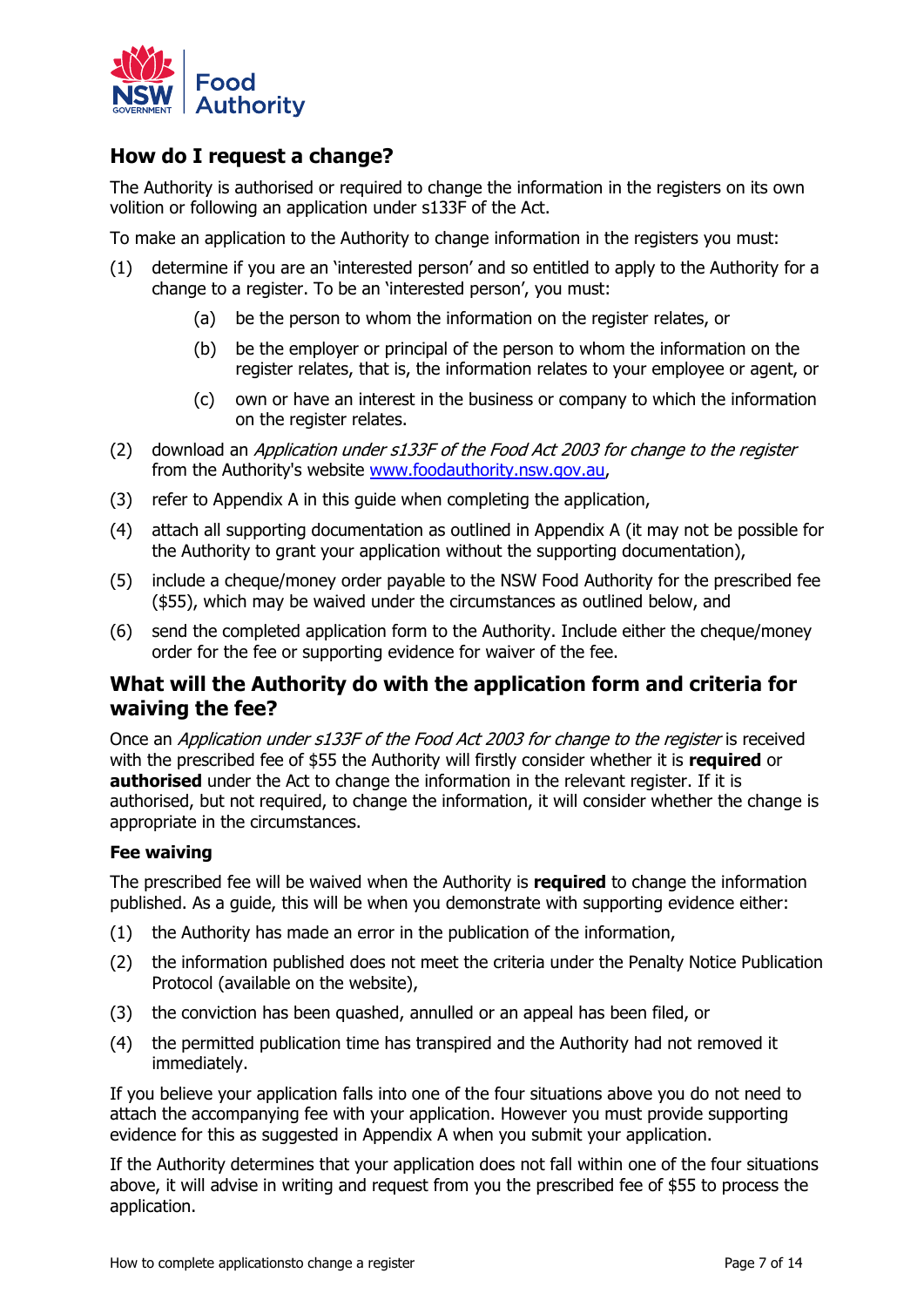

The \$55 fee will generally not be waived in circumstances when the Authority is **authorised** to add, change or remove information contained on the registers. Please refer to Appendix A of this guide for examples of scenarios 'appropriate in the circumstances' to change the information.

#### <span id="page-7-0"></span>**Fee required**

The prescribed fee of \$55 is to accompany all other applications and must be received for the application to be considered. If an application is received without the fee we will advise in writing and request the prescribed fee of \$55 to process the application.

If you provide the prescribed fee of \$55 and the Authority decides that in your particular circumstances fee waiving is appropriate, the fee will be returned.

The prescribed fee of \$55 may be reduced if the Authority deems it appropriate in the circumstances. A written request for consideration of a fee reduction is to accompany the application form with supporting documentary evidence.

# <span id="page-7-1"></span>**Outcome and appeals**

The Authority will advise you in writing of the outcome of your application.

If you disagree with the Authority's decision not to make a correction or addition to information, or not to remove any information, in accordance with your request, you may apply to the NSW Civil and Administrative Decisions Tribunal for a review of the decision.

An application for review must be made within 28 days after the day on which you receive notice of the Authority's decision.

For further information, tribunal forms and fees:

Internet: [www.ncat.nsw.gov.au](http://www.ncat.nsw.gov.au/) Telephone: 1300 006 228

# <span id="page-7-2"></span>**Complaints about food**

Complaints or information about breaches of the Act can be lodged with the Authority's Consumer & Industry Helpline on:

Email: [contact@foodauthority.nsw.gov.au](mailto:contact@foodauthority.nsw.gov.au) Telephone: 1300 552 406 (Australia wide) Facsimile: (02) 9647 0026

The helpline can provide general information on the Authority, and advice on who to contact for specific issues.

The Authority cannot give legal advice but may be able to offer you practical information.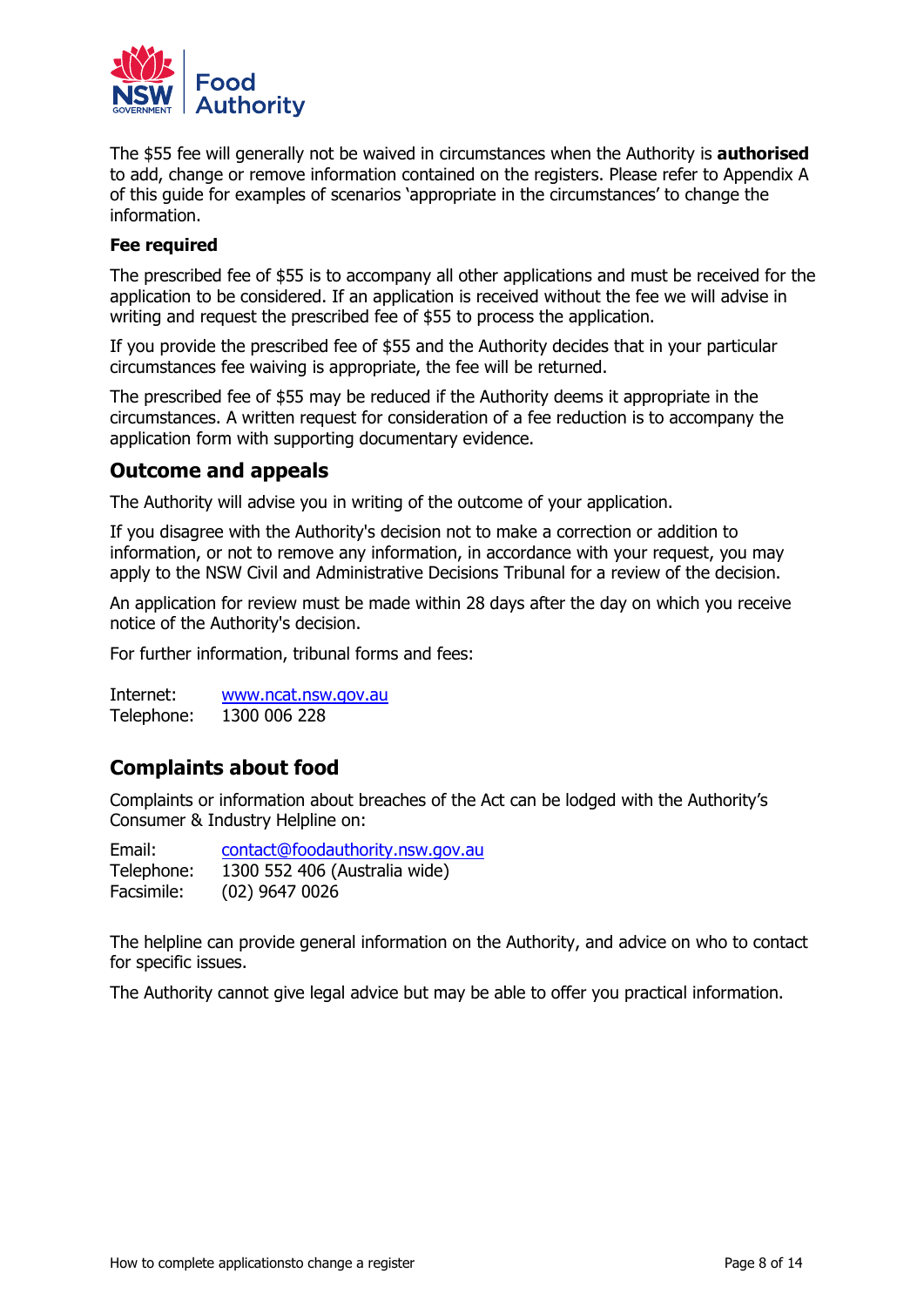

# <span id="page-8-0"></span>**Appendix A**

The following tables provide:

- an overview of the circumstances in which the Authority may be required or authorised to make a change to the information published on the website, and
- an outline of the suggested information and supporting documentation to form part of the application.

There may be other circumstances not listed where it is appropriate for the Authority to make a change to the information published on the website.

#### <span id="page-8-1"></span>**Register of offences (prosecutions)**

#### **1. You request a change to the information published**

| <b>Circumstance</b>                     | Information needed to support request                  |
|-----------------------------------------|--------------------------------------------------------|
| There is an error in the information    | Details of your claim including supporting documentary |
| published on the website                | evidence confirming the error                          |
| There is an omission in the information | Details of your claim including supporting documentary |
| published on the website                | evidence confirming the omission                       |

#### **Circumstance Information needed to support request**  An appeal has been made against the conviction Details of your claim including supporting documentary evidence confirming the lodgement of the appeal within the relevant appeal period A period of 2 years has elapsed since the date on which the Authority was first authorised to publish information about the particular conviction on the register Details of your claim including supporting documentary evidence confirming the date marking the end of the relevant appeal period The conviction has been quashed or annulled Details of your claim including supporting documentary evidence of the final order quashing or annulling conviction The offences do not relate to the 'sale or handling of food' Details of your claim including reference to the definition of 'sale and handling of food' in Appendix B The person who committed the offence and named on the register is now deceased Proof of death which may include: • original or copy of death certificate issued by the Principal Registrar of Births, Deaths and Marriages original or copy of Certificate of Death issued by a medical practitioner • original or copy of any document issued by a legal practitioner, police officer or Coroner which refers to the death • any other documentary evidence that is sufficient proof of death

#### **2. You request the removal of the published details from the register of offences**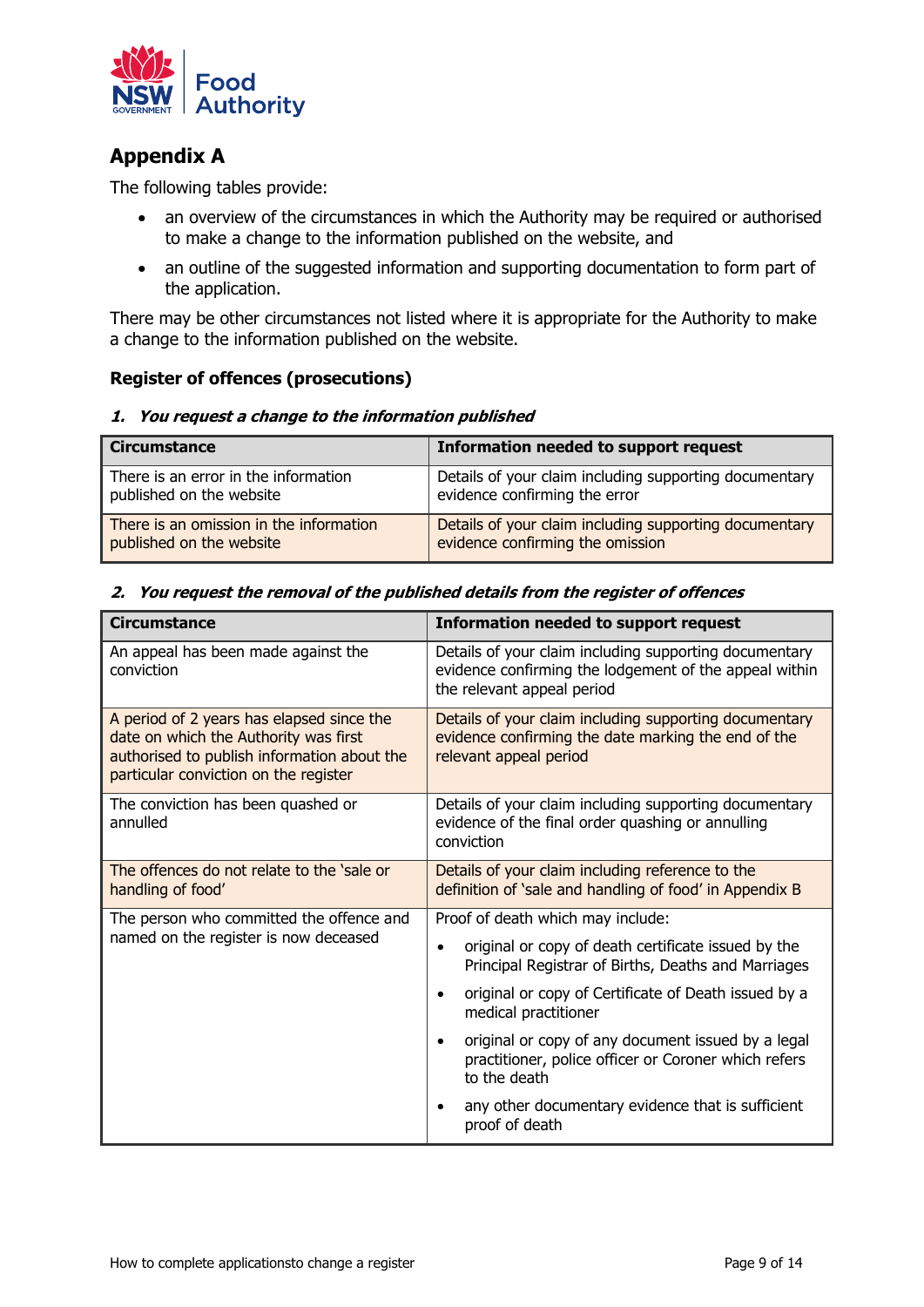

| 3. You request the removal or addition of information to the register of offences <sup>2</sup>                |                                                                                                                                                                                                                                                                                                 |
|---------------------------------------------------------------------------------------------------------------|-------------------------------------------------------------------------------------------------------------------------------------------------------------------------------------------------------------------------------------------------------------------------------------------------|
| <b>Circumstance</b>                                                                                           | Information needed to support request                                                                                                                                                                                                                                                           |
| The business named on the register has been<br>sold or otherwise disposed of since the date of<br>the offence | Verification of the changes to NAFSIS,<br>$\bullet$<br>A signed statutory declaration by the new owner<br>$\bullet$<br>outlining details of their purchase and stating<br>whether or not they are related to, or share any<br>business interests with, the person named in the<br>register, and |
|                                                                                                               | Evidence of the transfer or sale of the food<br>business.                                                                                                                                                                                                                                       |
|                                                                                                               | The Authority will generally remove an entry where it<br>is satisfied that the business has been sold after the<br>offense listed in the register was committed and there<br>is no relationship between the person named in the<br>register and the new owner.                                  |
|                                                                                                               | The Authority will generally add a note to the register<br>that 'The food business has been sold or otherwise<br>disposed of' where it is not satisfied that there is no                                                                                                                        |

and the new owner.

relationship between the person named in the register

j

<sup>&</sup>lt;sup>2</sup> Section 133E of the Food Act 2003 permits the Authority to add information to a register for the purpose of indicating that a business named in the register has been sold or otherwise disposed of after the date on which an offence is committed, or a penalty notice served, in relation to an offence committed or alleged to have been committed in the conduct of the business. A business will have been 'disposed of' if there has been a change of ownership of the business through a gift, transfer by the operation of will, or transfer pursuant to mortgage or security arrangements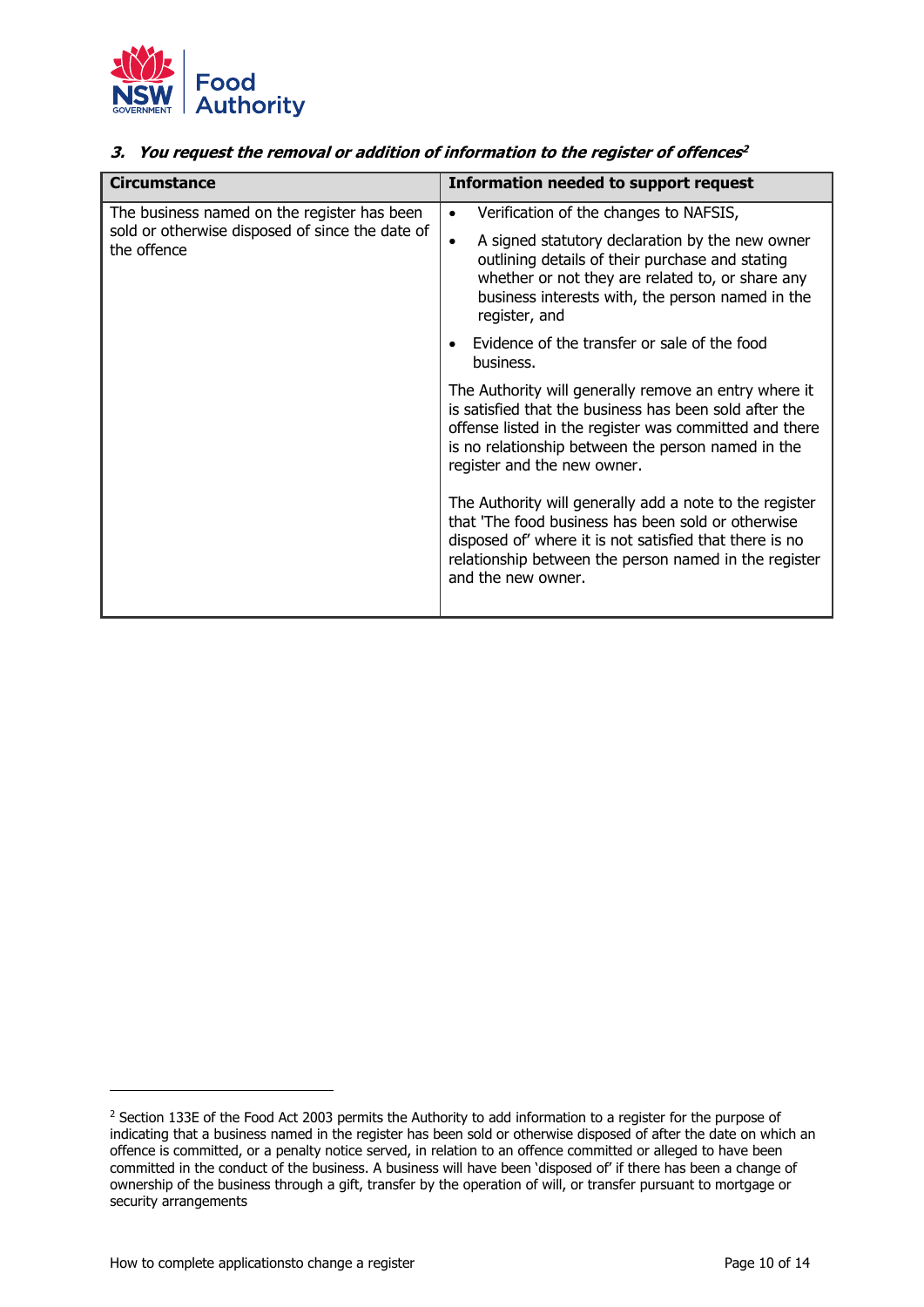

# <span id="page-10-0"></span>**Register of penalty notices**

#### **1. You request a change to the information published**

| <b>Circumstance</b>                                                                                            | <b>Information needed to support request</b>                       |
|----------------------------------------------------------------------------------------------------------------|--------------------------------------------------------------------|
| There is an error in the information                                                                           | Details of your claim including supporting documentary             |
| published on the register                                                                                      | evidence confirming the error                                      |
| There is an omission in the information                                                                        | Details of your claim including supporting documentary             |
| published on the register                                                                                      | evidence confirming the omission                                   |
| You are the owner/occupier of the place of<br>the food business but did not commit the<br>offence as described | Details of your claim including supporting documentary<br>evidence |

## **2. You request the removal of the published details from the register of penalty notices**

| <b>Circumstance</b>                                                                                                                                                              | <b>Information needed to support request</b>                                                                                                                                                                               |
|----------------------------------------------------------------------------------------------------------------------------------------------------------------------------------|----------------------------------------------------------------------------------------------------------------------------------------------------------------------------------------------------------------------------|
| The penalty notice has not been paid and an<br>enforcement order has not been issued                                                                                             | Details of your claim including supporting documentary<br>evidence                                                                                                                                                         |
| The penalty notice was not properly served                                                                                                                                       | Details of your claim including supporting documentary<br>evidence                                                                                                                                                         |
| The person on whom the notice was served<br>has elected to have the matter dealt with by<br>a court                                                                              | Details of your claim including supporting documentary<br>evidence                                                                                                                                                         |
| The alleged offences do not relate to the<br>"sale or handling of food"                                                                                                          | Details of your claim including reference to the<br>definition of "sale and handling of food" in Appendix B                                                                                                                |
| A penalty notice enforcement order in<br>respect of the penalty notice has been<br>annulled and the matter has been referred to<br>a court                                       | Details of your claim including supporting documentary<br>evidence                                                                                                                                                         |
| A period of 12 months has elapsed since the<br>date on which the Authority was first<br>authorised to publish information about the<br>particular penalty notice on the register | Details of your claim including supporting documentary<br>evidence                                                                                                                                                         |
| You were not the proprietor of the food<br>business who committed the offence and<br>believe another food business or person has<br>used your particulars                        | Details of your claim including supporting<br>$\bullet$<br>documentary evidence that you or an employee or<br>agent were not subject to an inspection to which the<br>offence relates and did not receive a penalty notice |
|                                                                                                                                                                                  | If overseas, proof of absence overseas $-$ copy of<br>passport showing entry and exit dates                                                                                                                                |
|                                                                                                                                                                                  | Copy of photo identification                                                                                                                                                                                               |
| You sold or transferred the food business<br>ownership prior to the date of the offence                                                                                          | Evidence of the transfer or sale of the food business is<br>to be produced with the statutory declaration                                                                                                                  |
| Food business was not under effective<br>control because of natural emergency<br>conditions such as flood or electrical storm                                                    | Details of your claim and this will be checked against<br>the information recorded by the issuing officer at the<br>time of issue                                                                                          |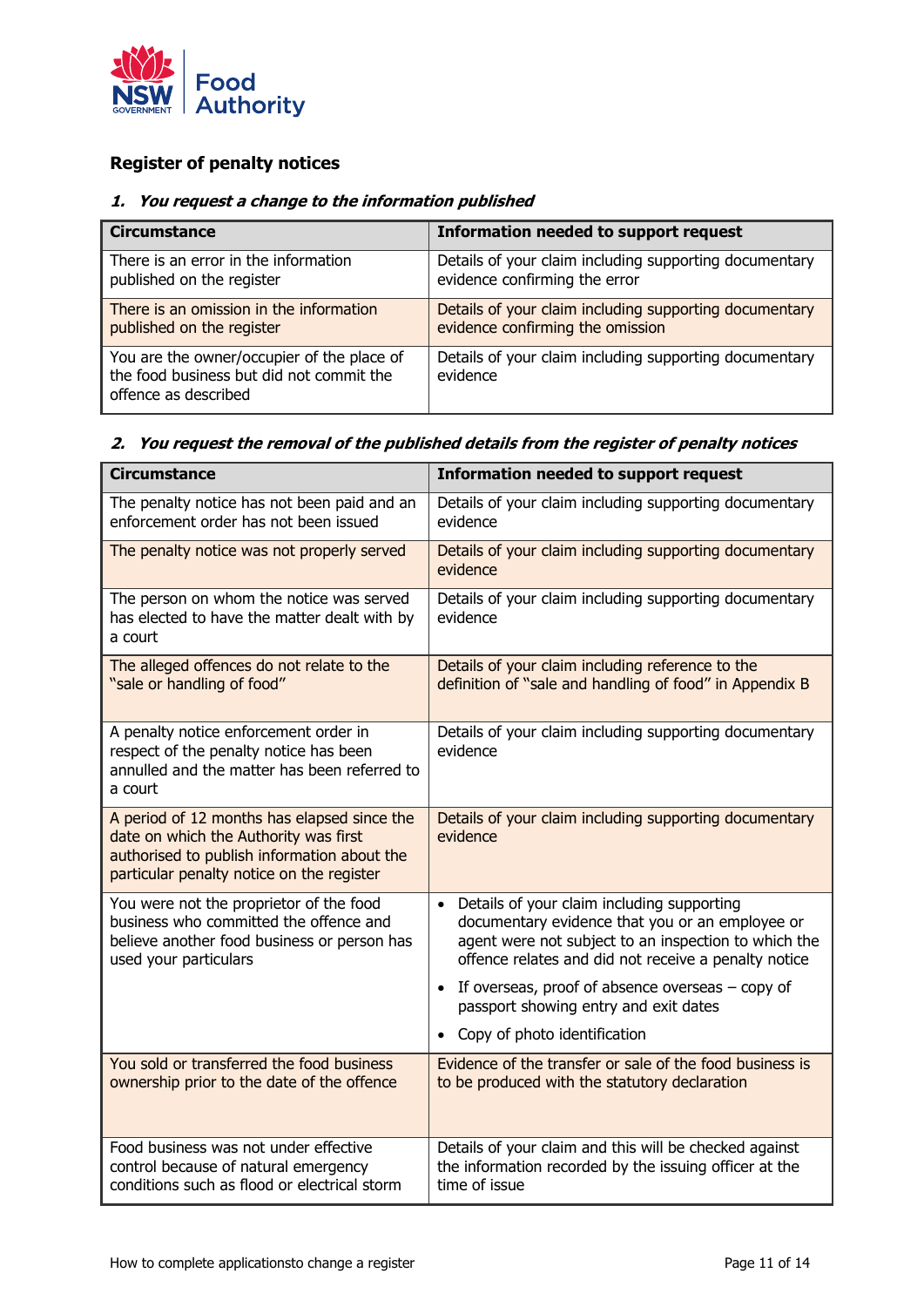

| <b>Circumstance</b>                                                                                                | <b>Information needed to support request</b>                                                                                                                                                                       |
|--------------------------------------------------------------------------------------------------------------------|--------------------------------------------------------------------------------------------------------------------------------------------------------------------------------------------------------------------|
| The offence occurred because there was a<br>medical emergency                                                      | Details of the medical emergency on letterhead from a<br>medical authority                                                                                                                                         |
| The person who committed the offence and<br>named on the register is now deceased                                  | Proof of death which may include:                                                                                                                                                                                  |
|                                                                                                                    | original or copy of death certificate issued by the<br>$\bullet$<br>Principal Registrar of Births, Deaths and Marriages                                                                                            |
|                                                                                                                    | original or copy of Certificate of Death issued by a<br>$\bullet$<br>medical practitioner                                                                                                                          |
|                                                                                                                    | original or copy of any document issued by a legal<br>$\bullet$<br>practitioner, police officer or coroner which refers to<br>the death                                                                            |
|                                                                                                                    | Any other documentary evidence that is sufficient proof<br>of death                                                                                                                                                |
| Issuing the penalty notice contravened the<br>Authority's policy for enforcement of the<br>Food Act 2003           | Evidence that shows a contravention of Authority's<br>policy                                                                                                                                                       |
|                                                                                                                    | (Compliance and enforcement policy is available at<br>http://www.foodauthority.nsw.gov.au/_Documents/indu<br>stry_pdf/compliance-enforcement-policy.pdf or<br>telephone 1300 552 406)                              |
| The Authority applied the decision matrix<br>incorrectly when determining whether to<br>publish the penalty notice | Evidence that would change either the assessed risk<br>profile of the business or severity of the alleged breach<br>and result in a determination to not publish the penalty<br>notice                             |
|                                                                                                                    | (Decision matrix and summaries of breach severity and<br>risk profile are available at<br>http://www.foodauthority.nsw.gov.au/news/offences/pe<br>nalty-notice-publication-protocol/ or telephone<br>1300 552 406) |

#### **3. You request the removal or addition of information to the register of penalty notices 3**

| <b>Circumstance</b>                                                                                           | Information in support of request for a<br>correction of the register of offences                                                                                                                                                                                                                                                                  |
|---------------------------------------------------------------------------------------------------------------|----------------------------------------------------------------------------------------------------------------------------------------------------------------------------------------------------------------------------------------------------------------------------------------------------------------------------------------------------|
| The business named on the register has been<br>sold or otherwise disposed of since the date of<br>the offence | Verification of the changes to NAFSIS<br>$\bullet$<br>A signed statutory declaration by the new owner<br>٠<br>outlining details of their purchase and stating<br>whether or not they are related to, or share any<br>business interests with, the person named in the<br>register, and<br>Evidence of the transfer or sale of the food<br>business |

<sup>&</sup>lt;sup>3</sup> Section 133E of the *Food Act 2003* permits the Authority to add information to a register for the purpose of indicating that a business named in the register has been sold or otherwise disposed of after the date on which an offence is committed, or a penalty notice served, in relation to an offence committed or alleged to have been committed in the conduct of the business. A business will have been 'disposed of' if there has been a change of ownership of the business through a gift, transfer by the operation of will, or transfer pursuant to mortgage or security arrangements.

j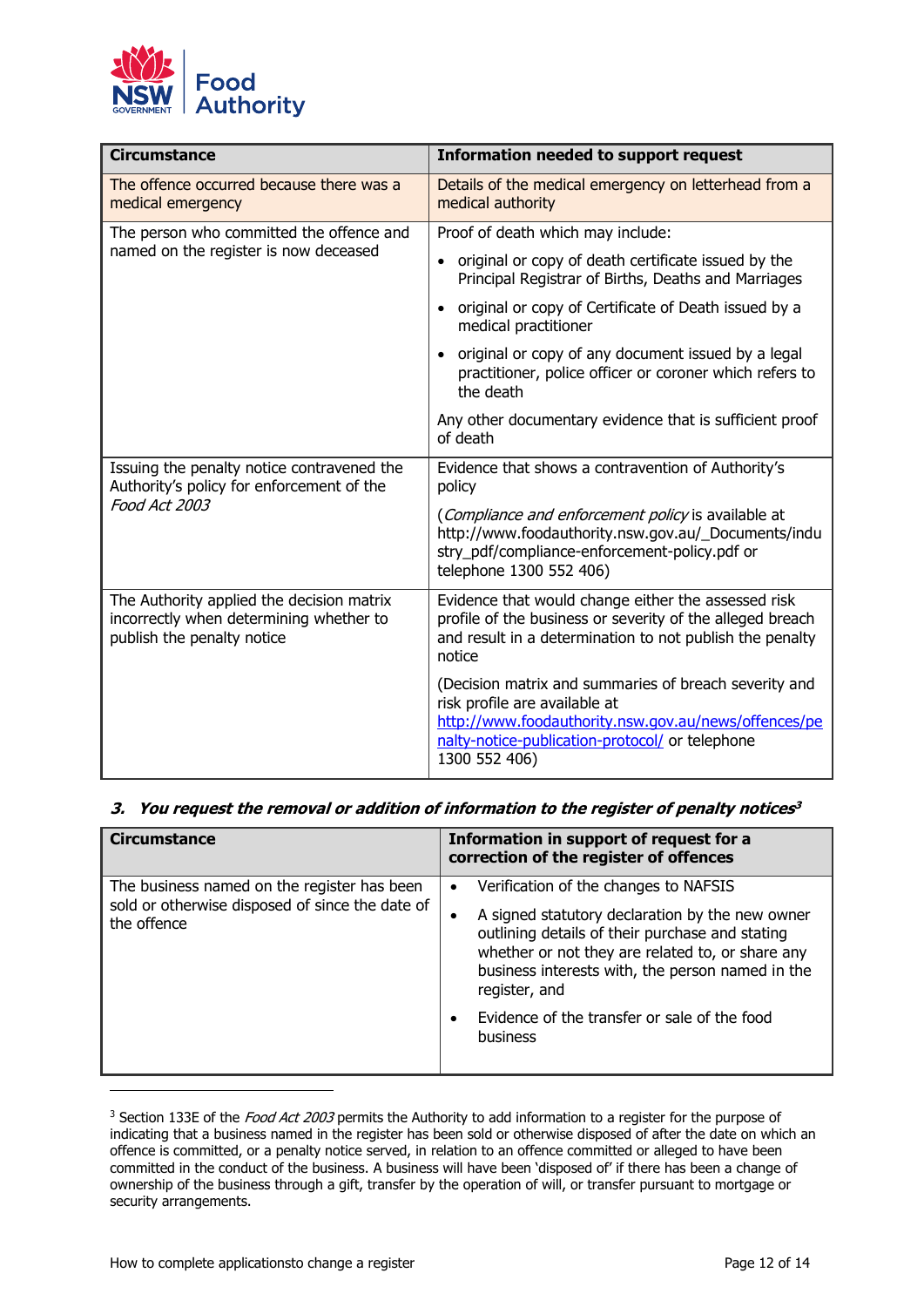

<span id="page-12-0"></span>

| <b>Circumstance</b> | Information in support of request for a<br>correction of the register of offences                                                                                                                                                                              |
|---------------------|----------------------------------------------------------------------------------------------------------------------------------------------------------------------------------------------------------------------------------------------------------------|
|                     | The Authority will generally remove an entry where it<br>is satisfied that the business has been sold after the<br>offense listed in the register was committed and there<br>is no relationship between the person named in the<br>register and the new owner. |
|                     | The Authority will generally add a note to the register<br>that 'The food business has been sold or otherwise<br>disposed of' where it is not satisfied that there is no<br>relationship between the person named in the register<br>and the new owner.        |